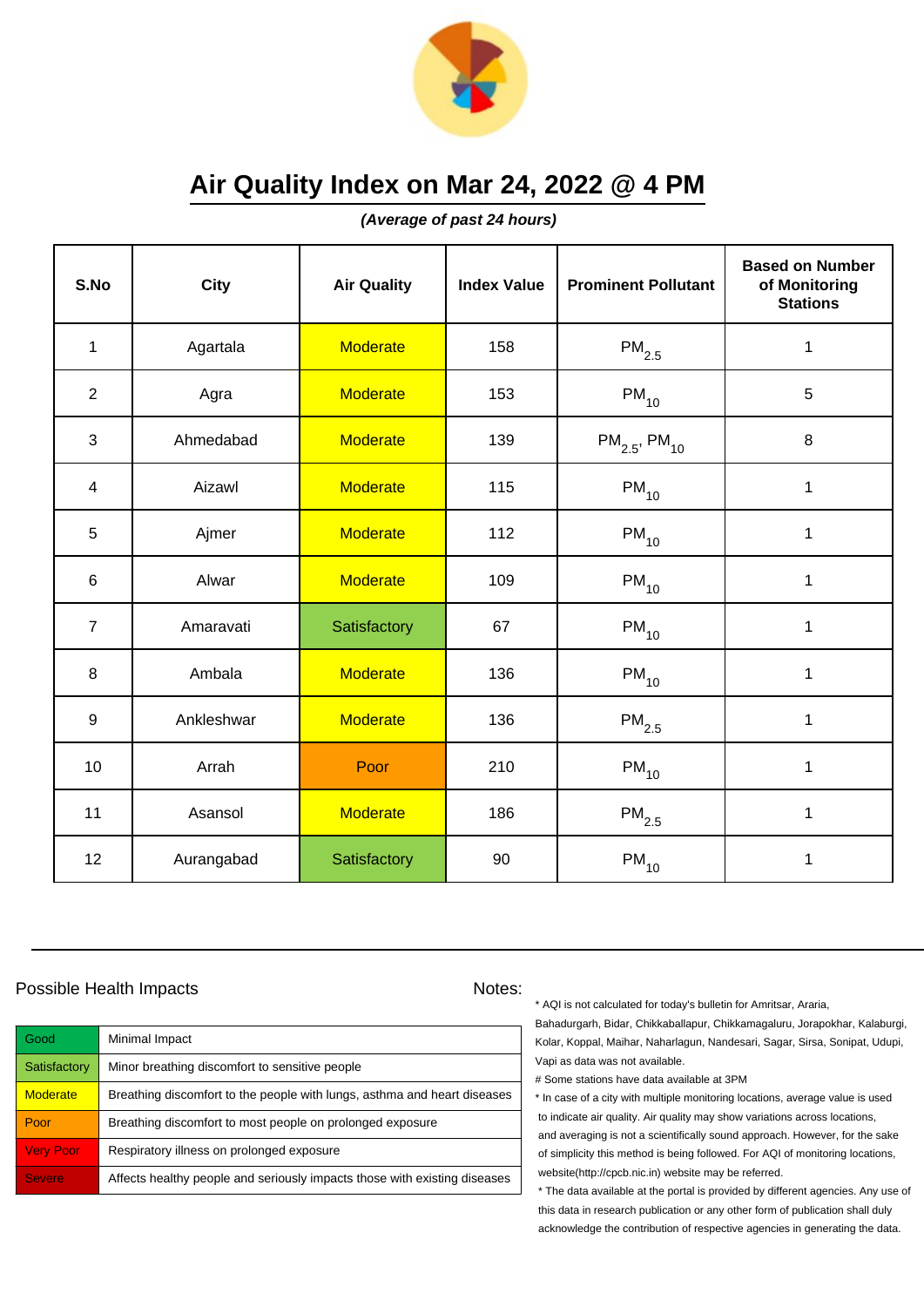

**(Average of past 24 hours)**

| S.No | <b>City</b>     | <b>Air Quality</b> | <b>Index Value</b> | <b>Prominent Pollutant</b>        | <b>Based on Number</b><br>of Monitoring<br><b>Stations</b> |
|------|-----------------|--------------------|--------------------|-----------------------------------|------------------------------------------------------------|
| 13   | Baddi           | <b>Moderate</b>    | 148                | $PM_{10}$                         | $\mathbf 1$                                                |
| 14   | Bagalkot        | Satisfactory       | 51                 | $PM_{10}$                         | 1                                                          |
| 15   | Baghpat         | Poor               | 267                | $PM_{10}$                         | 1                                                          |
| 16   | Ballabgarh      | <b>Moderate</b>    | 170                | $PM_{10}$                         | 1                                                          |
| 17   | <b>Bathinda</b> | <b>Moderate</b>    | 170                | $PM_{10}$                         | $\mathbf 1$                                                |
| 18   | Bengaluru       | Satisfactory       | 99                 | $PM_{2.5}$ , CO, PM <sub>10</sub> | 9                                                          |
| 19   | <b>Bettiah</b>  | Poor               | 288                | $\mathsf{PM}_{2.5}$               | $\mathbf{1}$                                               |
| 20   | Bhagalpur       | Poor               | 283                | $PM_{10}$ , PM <sub>2.5</sub>     | $\overline{2}$                                             |
| 21   | <b>Bhilai</b>   | Satisfactory       | 67                 | $PM_{10}$                         | $\mathbf 1$                                                |
| 22   | Bhiwadi         | Poor               | 274                | $PM_{2.5}$                        | 1                                                          |
| 23   | Bhiwani         | <b>Moderate</b>    | 153                | $PM_{10}$                         | 1                                                          |
| 24   | <b>Bhopal</b>   | <b>Moderate</b>    | 147                | $\mathsf{PM}_{10}$                | 1                                                          |

### Possible Health Impacts Notes:

| <b>Good</b>      | Minimal Impact                                                            |
|------------------|---------------------------------------------------------------------------|
| Satisfactory     | Minor breathing discomfort to sensitive people                            |
| <b>Moderate</b>  | Breathing discomfort to the people with lungs, asthma and heart diseases  |
| Poor             | Breathing discomfort to most people on prolonged exposure                 |
| <b>Very Poor</b> | Respiratory illness on prolonged exposure                                 |
| <b>Severe</b>    | Affects healthy people and seriously impacts those with existing diseases |

\* AQI is not calculated for today's bulletin for Amritsar, Araria,

Bahadurgarh, Bidar, Chikkaballapur, Chikkamagaluru, Jorapokhar, Kalaburgi, Kolar, Koppal, Maihar, Naharlagun, Nandesari, Sagar, Sirsa, Sonipat, Udupi, Vapi as data was not available.

# Some stations have data available at 3PM

\* In case of a city with multiple monitoring locations, average value is used to indicate air quality. Air quality may show variations across locations, and averaging is not a scientifically sound approach. However, for the sake of simplicity this method is being followed. For AQI of monitoring locations, website(http://cpcb.nic.in) website may be referred.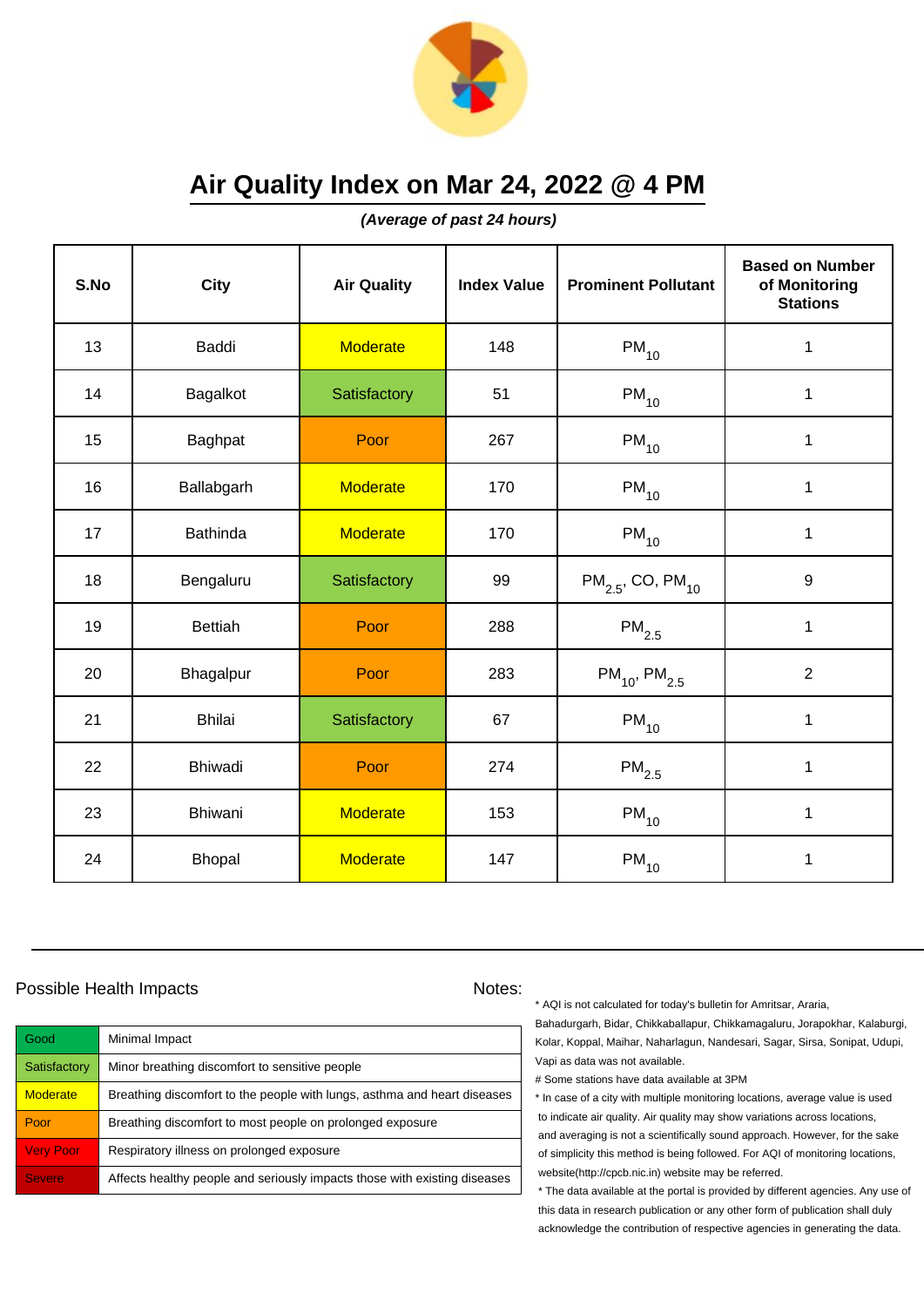

**(Average of past 24 hours)**

| S.No | <b>City</b>         | <b>Air Quality</b> | <b>Index Value</b> | <b>Prominent Pollutant</b>                   | <b>Based on Number</b><br>of Monitoring<br><b>Stations</b> |
|------|---------------------|--------------------|--------------------|----------------------------------------------|------------------------------------------------------------|
| 25   | <b>Bihar Sharif</b> | <b>Moderate</b>    | 181                | $PM_{10}$                                    | 1                                                          |
| 26   | Bilaspur            | Satisfactory       | 55                 | $PM_{10}$                                    | $\mathbf 1$                                                |
| 27   | Brajrajnagar        | Poor               | 239                | $O_3$                                        | 1                                                          |
| 28   | Bulandshahr         | Poor               | 259                | $PM_{10}$                                    | 1                                                          |
| 29   | <b>Buxar</b>        | Poor               | 220                | $PM_{10}$                                    | 1                                                          |
| 30   | Chamarajanagar      | Good               | 47                 | $PM_{10}$                                    | 1                                                          |
| 31   | Chandigarh          | <b>Moderate</b>    | 184                | $O_3$ , PM <sub>2.5</sub> , PM <sub>10</sub> | 3                                                          |
| 32   | Chandrapur          | <b>Moderate</b>    | 181                | $O_3$ , PM <sub>2.5</sub>                    | $\overline{2}$                                             |
| 33   | Charkhi Dadri       | <b>Moderate</b>    | 176                | $PM_{10}$                                    | $\mathbf 1$                                                |
| 34   | Chennai             | Satisfactory       | 66                 | $\mathsf{PM}_{10}$                           | 8                                                          |
| 35   | Chhapra             | Poor               | 257                | $\mathsf{PM}_{2.5}$                          | 1                                                          |
| 36   | Coimbatore          | Satisfactory       | 70                 | $\mathsf{PM}_{2.5}$                          | 1                                                          |

### Possible Health Impacts Notes:

| Good             | Minimal Impact                                                            |
|------------------|---------------------------------------------------------------------------|
| Satisfactory     | Minor breathing discomfort to sensitive people                            |
| <b>Moderate</b>  | Breathing discomfort to the people with lungs, asthma and heart diseases  |
| Poor             | Breathing discomfort to most people on prolonged exposure                 |
| <b>Very Poor</b> | Respiratory illness on prolonged exposure                                 |
| <b>Severe</b>    | Affects healthy people and seriously impacts those with existing diseases |

\* AQI is not calculated for today's bulletin for Amritsar, Araria,

Bahadurgarh, Bidar, Chikkaballapur, Chikkamagaluru, Jorapokhar, Kalaburgi, Kolar, Koppal, Maihar, Naharlagun, Nandesari, Sagar, Sirsa, Sonipat, Udupi, Vapi as data was not available.

# Some stations have data available at 3PM

\* In case of a city with multiple monitoring locations, average value is used to indicate air quality. Air quality may show variations across locations, and averaging is not a scientifically sound approach. However, for the sake of simplicity this method is being followed. For AQI of monitoring locations, website(http://cpcb.nic.in) website may be referred.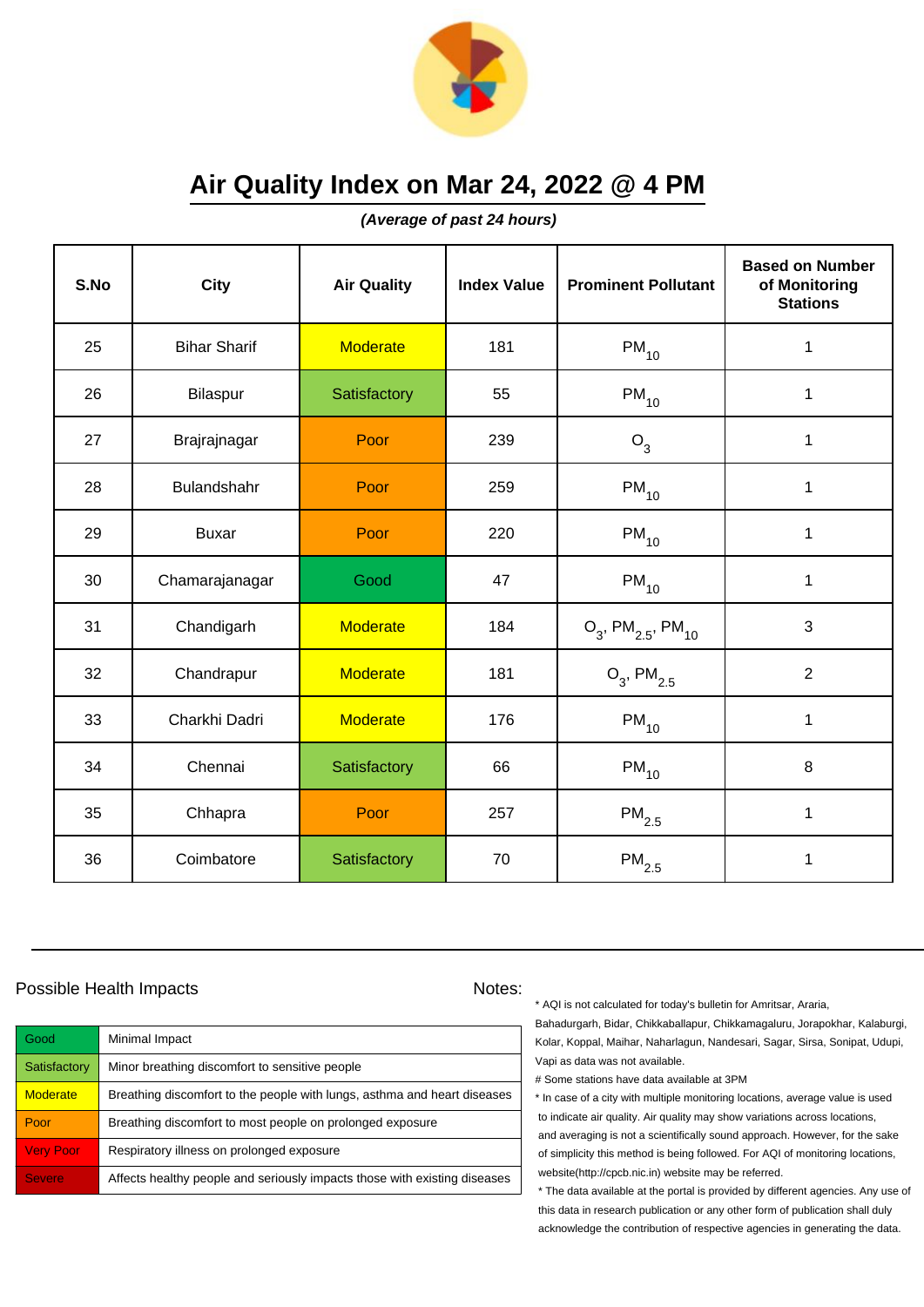

**(Average of past 24 hours)**

| S.No | <b>City</b> | <b>Air Quality</b> | <b>Index Value</b> | <b>Prominent Pollutant</b> | <b>Based on Number</b><br>of Monitoring<br><b>Stations</b> |
|------|-------------|--------------------|--------------------|----------------------------|------------------------------------------------------------|
| 37   | Damoh       | <b>Moderate</b>    | 111                | $PM_{10}$                  | $\mathbf 1$                                                |
| 38   | Darbhanga   | Poor               | 215                | $PM_{10}$                  | $\mathbf 1$                                                |
| 39   | Davanagere  | Satisfactory       | 90                 | $PM_{10}$                  | 1                                                          |
| 40   | Delhi       | Poor               | 280                | $PM_{10}$                  | 37                                                         |
| 41   | Dewas       | <b>Moderate</b>    | 156                | $PM_{10}$                  | $\mathbf 1$                                                |
| 42   | Dharuhera   | Poor               | 297                | $\mathsf{PM}_{10}$         | $\mathbf 1$                                                |
| 43   | Durgapur    | <b>Very Poor</b>   | 346                | $PM_{10}$                  | 1                                                          |
| 44   | Eloor       | <b>Moderate</b>    | 124                | $PM_{2.5}$                 | 1                                                          |
| 45   | Ernakulam   | Satisfactory       | 69                 | $PM_{2.5}$                 | $\mathbf 1$                                                |
| 46   | Faridabad   | Poor               | 300                | $PM_{10}$ , $PM_{2.5}$     | 3                                                          |
| 47   | Fatehabad   | <b>Moderate</b>    | 158                | $PM_{10}$                  | $\mathbf{1}$                                               |
| 48   | Firozabad   | <b>Moderate</b>    | 160                | $O_3$                      | 1                                                          |

### Possible Health Impacts Notes:

| Good             | Minimal Impact                                                            |
|------------------|---------------------------------------------------------------------------|
| Satisfactory     | Minor breathing discomfort to sensitive people                            |
| <b>Moderate</b>  | Breathing discomfort to the people with lungs, asthma and heart diseases  |
| Poor             | Breathing discomfort to most people on prolonged exposure                 |
| <b>Very Poor</b> | Respiratory illness on prolonged exposure                                 |
| <b>Severe</b>    | Affects healthy people and seriously impacts those with existing diseases |

\* AQI is not calculated for today's bulletin for Amritsar, Araria,

Bahadurgarh, Bidar, Chikkaballapur, Chikkamagaluru, Jorapokhar, Kalaburgi, Kolar, Koppal, Maihar, Naharlagun, Nandesari, Sagar, Sirsa, Sonipat, Udupi, Vapi as data was not available.

# Some stations have data available at 3PM

\* In case of a city with multiple monitoring locations, average value is used to indicate air quality. Air quality may show variations across locations, and averaging is not a scientifically sound approach. However, for the sake of simplicity this method is being followed. For AQI of monitoring locations, website(http://cpcb.nic.in) website may be referred.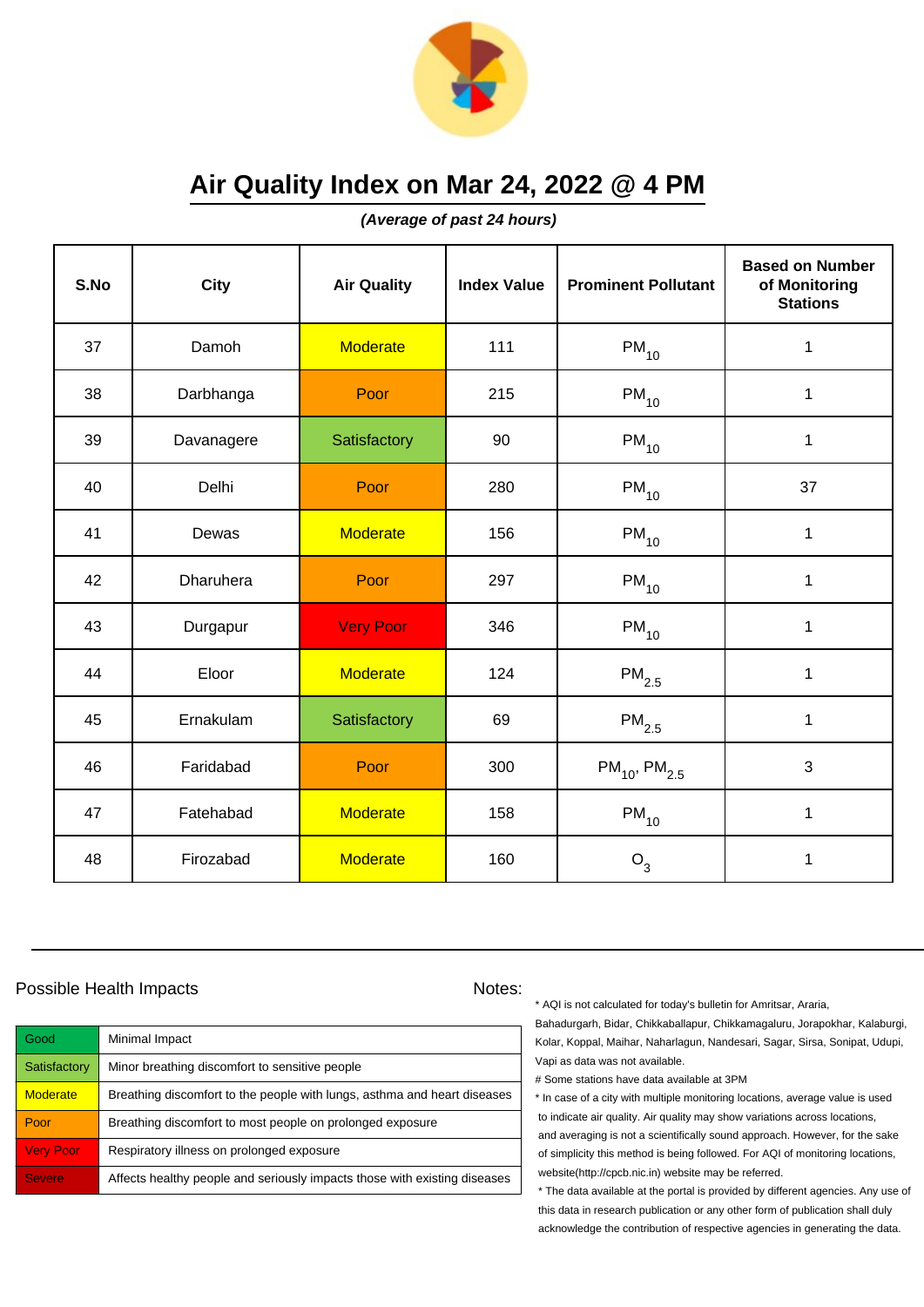

**(Average of past 24 hours)**

| S.No | <b>City</b>          | <b>Air Quality</b> | <b>Index Value</b> | <b>Prominent Pollutant</b>    | <b>Based on Number</b><br>of Monitoring<br><b>Stations</b> |
|------|----------------------|--------------------|--------------------|-------------------------------|------------------------------------------------------------|
| 49   | Gadag                | Satisfactory       | 69                 | $PM_{2.5}$                    | $\mathbf 1$                                                |
| 50   | Gandhinagar          | <b>Moderate</b>    | 144                | $PM_{2.5}$ , PM <sub>10</sub> | 3                                                          |
| 51   | Gaya                 | <b>Moderate</b>    | 132                | $PM_{10}$ , PM <sub>2.5</sub> | $\mathbf{3}$                                               |
| 52   | Ghaziabad            | <b>Very Poor</b>   | 361                | $PM_{10}$                     | $\overline{\mathbf{4}}$                                    |
| 53   | Gorakhpur            | Satisfactory       | 89                 | $PM_{10}$                     | $\mathbf 1$                                                |
| 54   | <b>Greater Noida</b> | <b>Very Poor</b>   | 320                | $\mathsf{PM}_{10}$            | $\overline{2}$                                             |
| 55   | Gummidipoondi        | Satisfactory       | 61                 | $\mathsf{PM}_{2.5}$           | $\mathbf{1}$                                               |
| 56   | Gurugram             | Poor               | 227                | $PM_{10}$                     | $\overline{2}$                                             |
| 57   | Guwahati             | Poor               | 266                | $PM_{2.5}$                    | $\overline{2}$                                             |
| 58   | Gwalior              | <b>Moderate</b>    | 148                | $PM_{2.5}$                    | 1                                                          |
| 59   | Hajipur              | <b>Moderate</b>    | 198                | $PM_{2.5}$                    | 1                                                          |
| 60   | Haldia               | Good               | 49                 | $\mathsf{PM}_{2.5}$           | 1                                                          |

### Possible Health Impacts Notes:

| Good             | Minimal Impact                                                            |
|------------------|---------------------------------------------------------------------------|
| Satisfactory     | Minor breathing discomfort to sensitive people                            |
| <b>Moderate</b>  | Breathing discomfort to the people with lungs, asthma and heart diseases  |
| Poor             | Breathing discomfort to most people on prolonged exposure                 |
| <b>Very Poor</b> | Respiratory illness on prolonged exposure                                 |
| <b>Severe</b>    | Affects healthy people and seriously impacts those with existing diseases |

\* AQI is not calculated for today's bulletin for Amritsar, Araria,

Bahadurgarh, Bidar, Chikkaballapur, Chikkamagaluru, Jorapokhar, Kalaburgi, Kolar, Koppal, Maihar, Naharlagun, Nandesari, Sagar, Sirsa, Sonipat, Udupi, Vapi as data was not available.

# Some stations have data available at 3PM

\* In case of a city with multiple monitoring locations, average value is used to indicate air quality. Air quality may show variations across locations, and averaging is not a scientifically sound approach. However, for the sake of simplicity this method is being followed. For AQI of monitoring locations, website(http://cpcb.nic.in) website may be referred.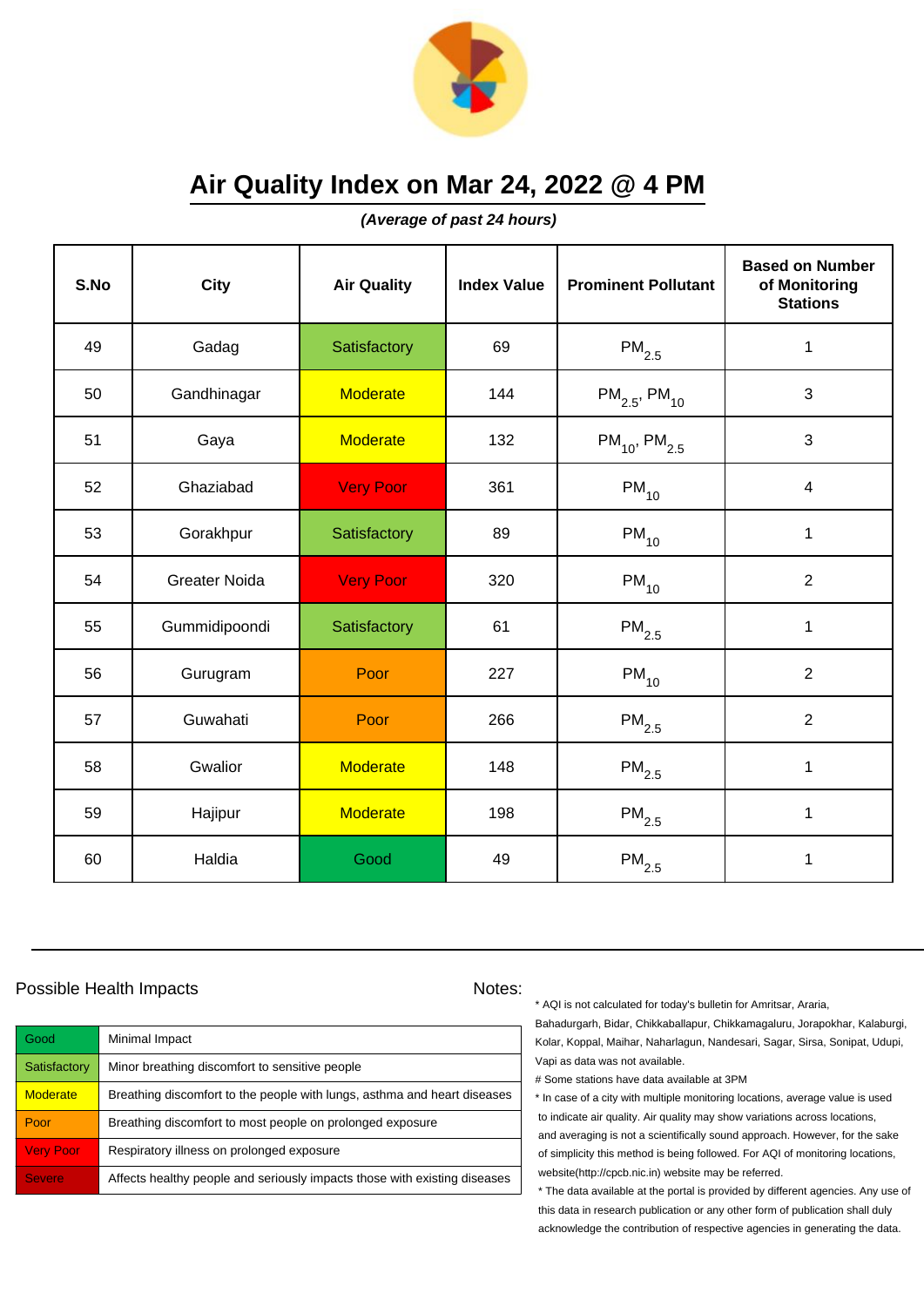

**(Average of past 24 hours)**

| S.No | <b>City</b> | <b>Air Quality</b> | <b>Index Value</b> | <b>Prominent Pollutant</b>    | <b>Based on Number</b><br>of Monitoring<br><b>Stations</b> |
|------|-------------|--------------------|--------------------|-------------------------------|------------------------------------------------------------|
| 61   | Hapur       | <b>Moderate</b>    | 197                | $PM_{2.5}$                    | $\mathbf 1$                                                |
| 62   | Hassan      | Satisfactory       | 97                 | $PM_{10}$                     | 1                                                          |
| 63   | Hisar       | Poor               | 242                | $\mathsf{PM}_{2.5}$           | 1                                                          |
| 64   | Howrah      | <b>Moderate</b>    | 110                | $PM_{2.5}$ , PM <sub>10</sub> | $\overline{2}$                                             |
| 65   | Hubballi    | <b>Moderate</b>    | 101                | $\mathsf{PM}_{10}$            | $\mathbf 1$                                                |
| 66   | Hyderabad   | <b>Moderate</b>    | 132                | $PM_{2.5}$ , PM <sub>10</sub> | $\overline{4}$                                             |
| 67   | Indore      | <b>Moderate</b>    | 163                | $PM_{10}$                     | $\mathbf{1}$                                               |
| 68   | Jabalpur    | <b>Moderate</b>    | 188                | $PM_{10}$                     | 1                                                          |
| 69   | Jaipur      | <b>Moderate</b>    | 183                | $PM_{2.5}$ , PM <sub>10</sub> | 3                                                          |
| 70   | Jalandhar   | <b>Moderate</b>    | 159                | $\mathsf{PM}_{10}$            | 1                                                          |
| 71   | Jhansi      | <b>Moderate</b>    | 188                | $PM_{10}$                     | 1                                                          |
| 72   | Jind        | <b>Moderate</b>    | 151                | $\mathsf{PM}_{10}$            | 1                                                          |

### Possible Health Impacts Notes:

| <b>Good</b>      | Minimal Impact                                                            |
|------------------|---------------------------------------------------------------------------|
| Satisfactory     | Minor breathing discomfort to sensitive people                            |
| <b>Moderate</b>  | Breathing discomfort to the people with lungs, asthma and heart diseases  |
| Poor             | Breathing discomfort to most people on prolonged exposure                 |
| <b>Very Poor</b> | Respiratory illness on prolonged exposure                                 |
| <b>Severe</b>    | Affects healthy people and seriously impacts those with existing diseases |

\* AQI is not calculated for today's bulletin for Amritsar, Araria,

Bahadurgarh, Bidar, Chikkaballapur, Chikkamagaluru, Jorapokhar, Kalaburgi, Kolar, Koppal, Maihar, Naharlagun, Nandesari, Sagar, Sirsa, Sonipat, Udupi, Vapi as data was not available.

# Some stations have data available at 3PM

\* In case of a city with multiple monitoring locations, average value is used to indicate air quality. Air quality may show variations across locations, and averaging is not a scientifically sound approach. However, for the sake of simplicity this method is being followed. For AQI of monitoring locations, website(http://cpcb.nic.in) website may be referred.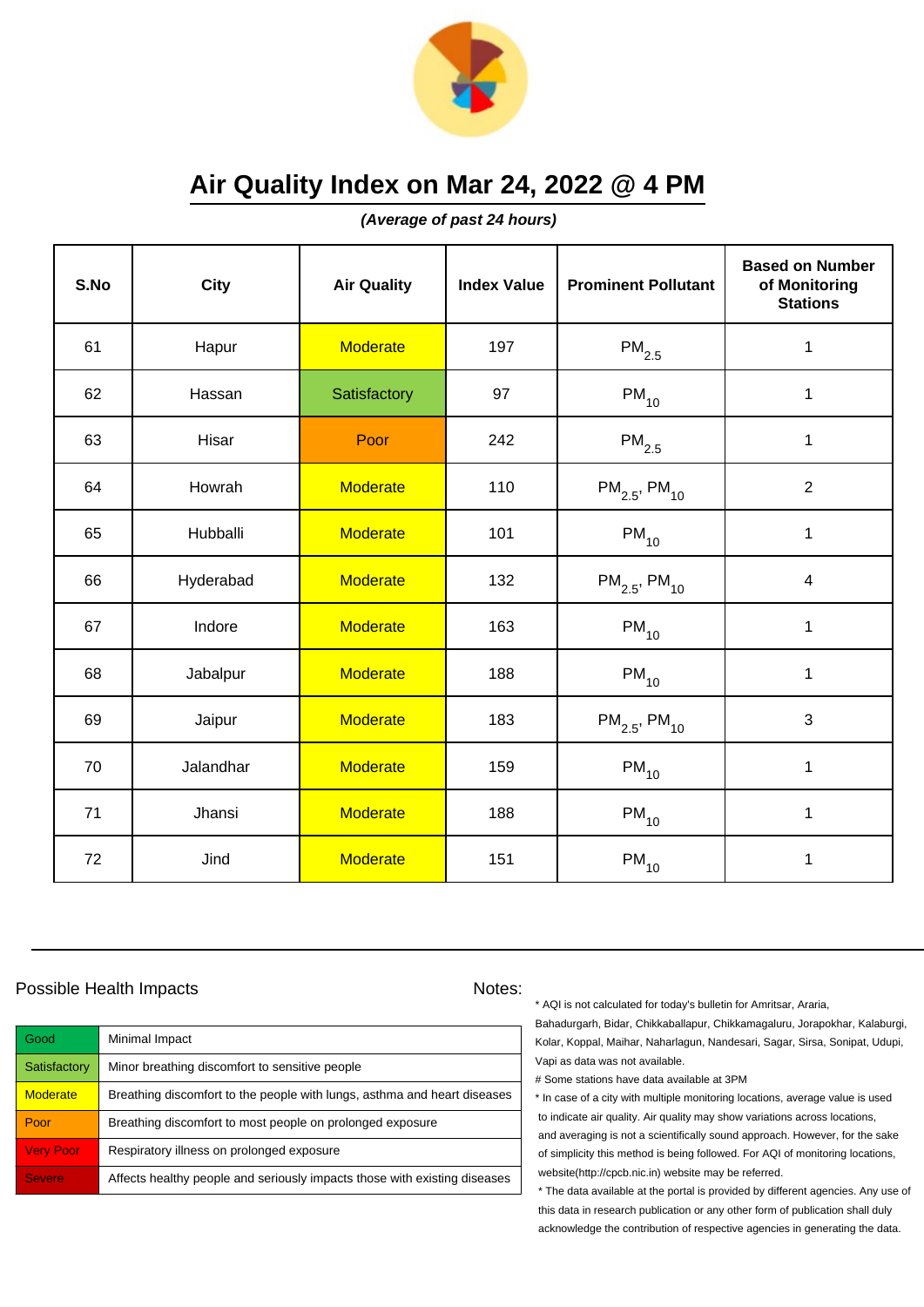

**(Average of past 24 hours)**

| S.No | <b>City</b> | <b>Air Quality</b> | <b>Index Value</b> | <b>Prominent Pollutant</b>    | <b>Based on Number</b><br>of Monitoring<br><b>Stations</b> |
|------|-------------|--------------------|--------------------|-------------------------------|------------------------------------------------------------|
| 73   | Jodhpur     | <b>Moderate</b>    | 173                | $\mathsf{PM}_{2.5}$           | 1                                                          |
| 74   | Kaithal     | Poor               | 210                | $PM_{2.5}$                    | $\mathbf 1$                                                |
| 75   | Kalyan      | Poor               | 232                | $\mathsf{PM}_{2.5}$           | 1                                                          |
| 76   | Kannur      | Satisfactory       | 55                 | CO                            | $\mathbf 1$                                                |
| 77   | Kanpur      | <b>Moderate</b>    | 144                | $PM_{2.5}$ , PM <sub>10</sub> | 3                                                          |
| 78   | Karnal      | Poor               | 212                | $PM_{10}$                     | $\mathbf 1$                                                |
| 79   | Katihar     | <b>Very Poor</b>   | 346                | $PM_{10}$                     | $\mathbf{1}$                                               |
| 80   | Katni       | Poor               | 255                | $PM_{10}$                     | $\mathbf{1}$                                               |
| 81   | Khanna      | <b>Moderate</b>    | 130                | $PM_{10}$                     | $\mathbf{1}$                                               |
| 82   | Kishanganj  | Poor               | 213                | $PM_{2.5}$                    | $\mathbf 1$                                                |
| 83   | Kochi       | <b>Moderate</b>    | 108                | $PM_{2.5}$                    | 1                                                          |
| 84   | Kohima      | <b>Moderate</b>    | 156                | $PM_{10}$                     | $\mathbf 1$                                                |

### Possible Health Impacts Notes:

| Good             | Minimal Impact                                                            |
|------------------|---------------------------------------------------------------------------|
| Satisfactory     | Minor breathing discomfort to sensitive people                            |
| <b>Moderate</b>  | Breathing discomfort to the people with lungs, asthma and heart diseases  |
| Poor             | Breathing discomfort to most people on prolonged exposure                 |
| <b>Very Poor</b> | Respiratory illness on prolonged exposure                                 |
| <b>Severe</b>    | Affects healthy people and seriously impacts those with existing diseases |

\* AQI is not calculated for today's bulletin for Amritsar, Araria,

Bahadurgarh, Bidar, Chikkaballapur, Chikkamagaluru, Jorapokhar, Kalaburgi, Kolar, Koppal, Maihar, Naharlagun, Nandesari, Sagar, Sirsa, Sonipat, Udupi, Vapi as data was not available.

# Some stations have data available at 3PM

\* In case of a city with multiple monitoring locations, average value is used to indicate air quality. Air quality may show variations across locations, and averaging is not a scientifically sound approach. However, for the sake of simplicity this method is being followed. For AQI of monitoring locations, website(http://cpcb.nic.in) website may be referred.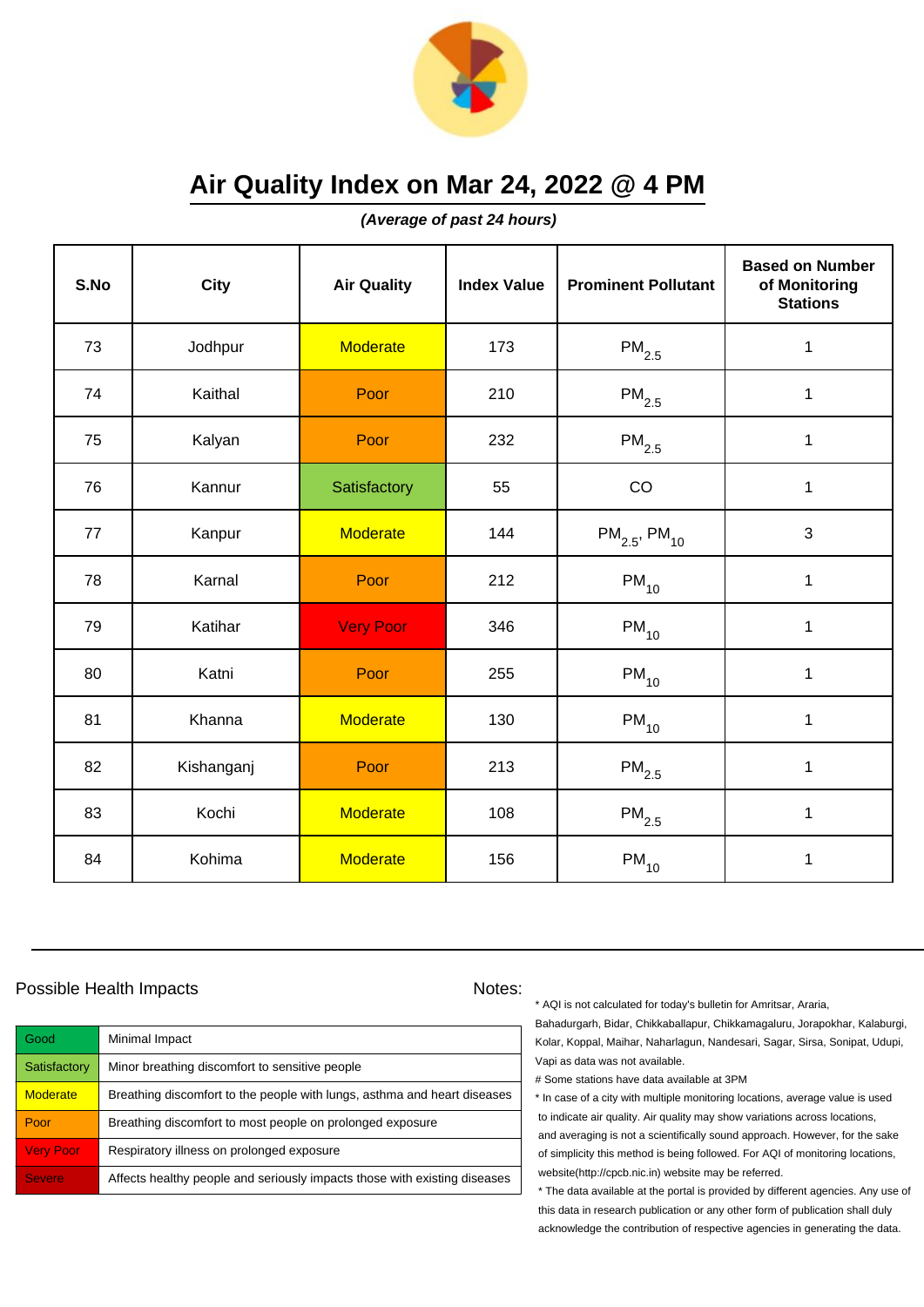

**(Average of past 24 hours)**

| S.No | City             | <b>Air Quality</b> | <b>Index Value</b> | <b>Prominent Pollutant</b>    | <b>Based on Number</b><br>of Monitoring<br><b>Stations</b> |
|------|------------------|--------------------|--------------------|-------------------------------|------------------------------------------------------------|
| 85   | Kolkata          | Satisfactory       | 95                 | $\mathsf{PM}_{10}$            | $\overline{7}$                                             |
| 86   | Kollam           | Satisfactory       | 88                 | $\mathsf{PM}_{10}$            | 1                                                          |
| 87   | Kota             | <b>Moderate</b>    | 163                | $\mathsf{PM}_{2.5}$           | 1                                                          |
| 88   | Kozhikode        | Satisfactory       | 56                 | $PM_{10}$                     | 1                                                          |
| 89   | Kurukshetra      | Poor               | 272                | $PM_{2.5}$                    | $\mathbf 1$                                                |
| 90   | Lucknow          | <b>Moderate</b>    | 169                | $PM_{2.5}$ , PM <sub>10</sub> | 6                                                          |
| 91   | Ludhiana         | <b>Moderate</b>    | 129                | $\mathsf{PM}_{10}$            | 1                                                          |
| 92   | Madikeri         | Satisfactory       | 59                 | $PM_{10}$                     | 1                                                          |
| 93   | Mandi Gobindgarh | <b>Moderate</b>    | 167                | $PM_{2.5}$                    | $\mathbf{1}$                                               |
| 94   | Mandideep        | <b>Moderate</b>    | 194                | $PM_{10}$                     | 1                                                          |
| 95   | Mandikhera       | Satisfactory       | 99                 | $PM_{10}$                     | 1                                                          |
| 96   | Manesar          | <b>Very Poor</b>   | 304                | $\mathsf{PM}_{2.5}$           | 1                                                          |

### Possible Health Impacts Notes:

| Good             | Minimal Impact                                                            |
|------------------|---------------------------------------------------------------------------|
| Satisfactory     | Minor breathing discomfort to sensitive people                            |
| <b>Moderate</b>  | Breathing discomfort to the people with lungs, asthma and heart diseases  |
| Poor             | Breathing discomfort to most people on prolonged exposure                 |
| <b>Very Poor</b> | Respiratory illness on prolonged exposure                                 |
| <b>Severe</b>    | Affects healthy people and seriously impacts those with existing diseases |

\* AQI is not calculated for today's bulletin for Amritsar, Araria,

Bahadurgarh, Bidar, Chikkaballapur, Chikkamagaluru, Jorapokhar, Kalaburgi, Kolar, Koppal, Maihar, Naharlagun, Nandesari, Sagar, Sirsa, Sonipat, Udupi, Vapi as data was not available.

# Some stations have data available at 3PM

\* In case of a city with multiple monitoring locations, average value is used to indicate air quality. Air quality may show variations across locations, and averaging is not a scientifically sound approach. However, for the sake of simplicity this method is being followed. For AQI of monitoring locations, website(http://cpcb.nic.in) website may be referred.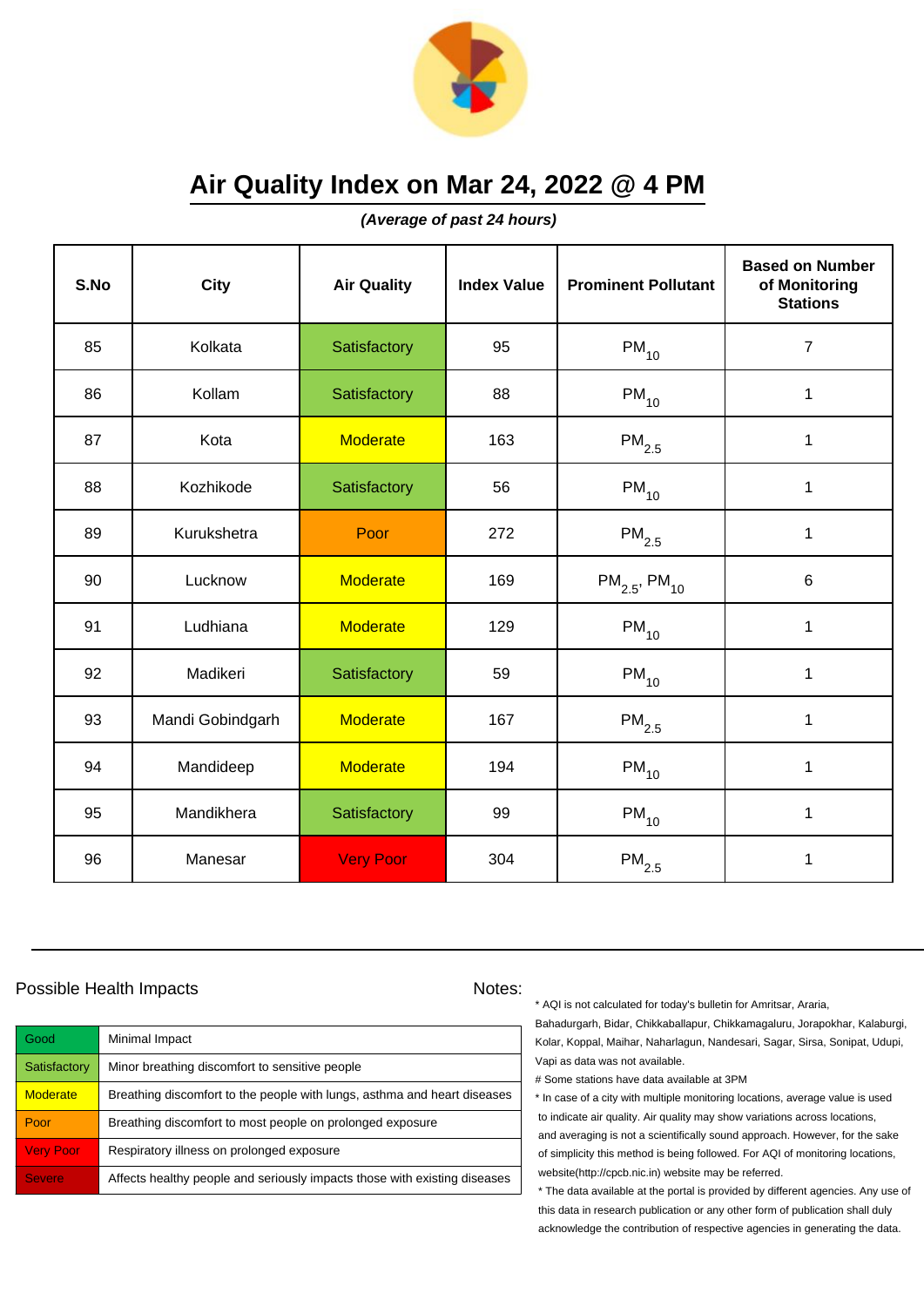

**(Average of past 24 hours)**

| S.No | City          | <b>Air Quality</b> | <b>Index Value</b> | <b>Prominent Pollutant</b>                     | <b>Based on Number</b><br>of Monitoring<br><b>Stations</b> |
|------|---------------|--------------------|--------------------|------------------------------------------------|------------------------------------------------------------|
| 97   | Manglore      | Satisfactory       | 57                 | CO                                             | 1                                                          |
| 98   | Manguraha     | <b>Moderate</b>    | 118                | $PM_{10}$                                      | 1                                                          |
| 99   | Meerut        | <b>Very Poor</b>   | 318                | $PM_{10}$                                      | $\mathbf{3}$                                               |
| 100  | Moradabad     | <b>Moderate</b>    | 154                | $PM_{10}$ , PM <sub>2.5</sub>                  | $\overline{\mathbf{4}}$                                    |
| 101  | Motihari      | Poor               | 271                | $PM_{10}$                                      | $\mathbf 1$                                                |
| 102  | Mumbai        | Poor               | 211                | $PM_{2.5}$ , PM <sub>10</sub> , O <sub>3</sub> | 15                                                         |
| 103  | Munger        | Poor               | 266                | $\mathsf{PM}_{10}$                             | $\mathbf{1}$                                               |
| 104  | Muzaffarnagar | Poor               | 292                | $PM_{2.5}$                                     | 1                                                          |
| 105  | Muzaffarpur   | Poor               | 285                | $PM_{10}$ , PM <sub>2.5</sub>                  | 3                                                          |
| 106  | Mysuru        | Satisfactory       | 57                 | $PM_{10}$                                      | 1                                                          |
| 107  | Nagpur        | <b>Moderate</b>    | 101                | $PM_{10}$                                      | 1                                                          |
| 108  | Narnaul       | <b>Moderate</b>    | 145                | $\mathsf{PM}_{2.5}$                            | 1                                                          |

### Possible Health Impacts Notes:

| Good             | Minimal Impact                                                            |
|------------------|---------------------------------------------------------------------------|
| Satisfactory     | Minor breathing discomfort to sensitive people                            |
| <b>Moderate</b>  | Breathing discomfort to the people with lungs, asthma and heart diseases  |
| Poor             | Breathing discomfort to most people on prolonged exposure                 |
| <b>Very Poor</b> | Respiratory illness on prolonged exposure                                 |
| <b>Severe</b>    | Affects healthy people and seriously impacts those with existing diseases |

\* AQI is not calculated for today's bulletin for Amritsar, Araria,

Bahadurgarh, Bidar, Chikkaballapur, Chikkamagaluru, Jorapokhar, Kalaburgi, Kolar, Koppal, Maihar, Naharlagun, Nandesari, Sagar, Sirsa, Sonipat, Udupi, Vapi as data was not available.

# Some stations have data available at 3PM

\* In case of a city with multiple monitoring locations, average value is used to indicate air quality. Air quality may show variations across locations, and averaging is not a scientifically sound approach. However, for the sake of simplicity this method is being followed. For AQI of monitoring locations, website(http://cpcb.nic.in) website may be referred.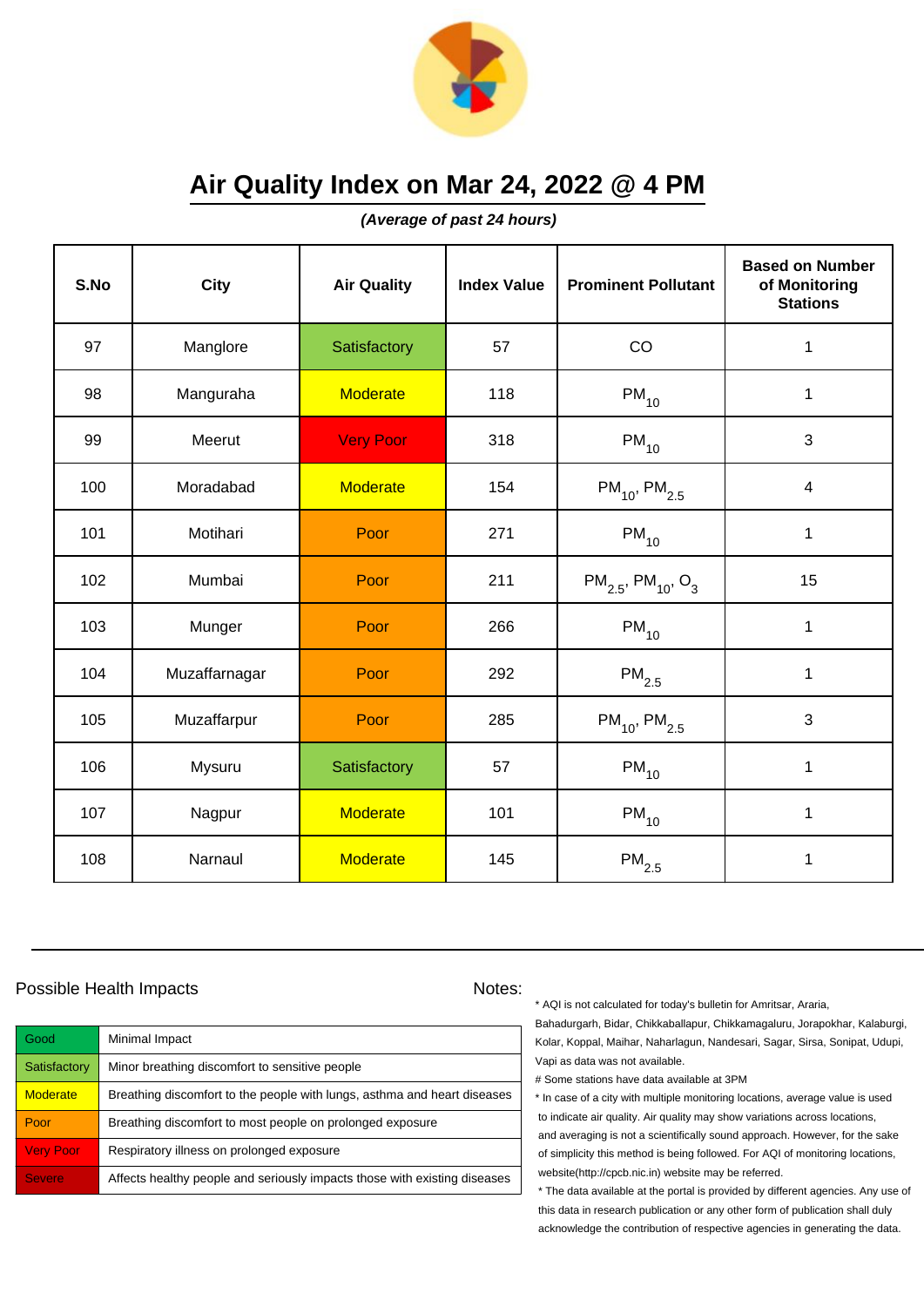

**(Average of past 24 hours)**

| S.No | <b>City</b> | <b>Air Quality</b> | <b>Index Value</b> | <b>Prominent Pollutant</b>                   | <b>Based on Number</b><br>of Monitoring<br><b>Stations</b> |
|------|-------------|--------------------|--------------------|----------------------------------------------|------------------------------------------------------------|
| 109  | Nashik      | Satisfactory       | 89                 | $PM_{10}$                                    | $\mathbf 1$                                                |
| 110  | Navi Mumbai | <b>Moderate</b>    | 174                | $O_3$ , PM <sub>10</sub> , PM <sub>2.5</sub> | 3                                                          |
| 111  | Noida       | Poor               | 298                | $PM_{10}$                                    | 3                                                          |
| 112  | Pali        | <b>Moderate</b>    | 140                | $\mathsf{PM}_{2.5}$                          | 1                                                          |
| 113  | Palwal      | <b>Moderate</b>    | 110                | CO                                           | $\mathbf 1$                                                |
| 114  | Panchkula   | Poor               | 203                | $\mathsf{PM}_{2.5}$                          | 1                                                          |
| 115  | Panipat     | Poor               | 215                | $PM_{10}$                                    | 1                                                          |
| 116  | Patiala     | <b>Moderate</b>    | 122                | $PM_{10}$                                    | 1                                                          |
| 117  | Patna       | Poor               | 243                | $PM_{2.5}$ , PM <sub>10</sub>                | 6                                                          |
| 118  | Pithampur   | Satisfactory       | 91                 | $PM_{10}$                                    | $\mathbf 1$                                                |
| 119  | Prayagraj   | <b>Moderate</b>    | 116                | $PM_{10}$                                    | 3                                                          |
| 120  | Puducherry  | Satisfactory       | 62                 | $PM_{10}$                                    | 1                                                          |

### Possible Health Impacts Notes:

| <b>Good</b>      | Minimal Impact                                                            |
|------------------|---------------------------------------------------------------------------|
| Satisfactory     | Minor breathing discomfort to sensitive people                            |
| <b>Moderate</b>  | Breathing discomfort to the people with lungs, asthma and heart diseases  |
| Poor             | Breathing discomfort to most people on prolonged exposure                 |
| <b>Very Poor</b> | Respiratory illness on prolonged exposure                                 |
| <b>Severe</b>    | Affects healthy people and seriously impacts those with existing diseases |

\* AQI is not calculated for today's bulletin for Amritsar, Araria,

Bahadurgarh, Bidar, Chikkaballapur, Chikkamagaluru, Jorapokhar, Kalaburgi, Kolar, Koppal, Maihar, Naharlagun, Nandesari, Sagar, Sirsa, Sonipat, Udupi, Vapi as data was not available.

# Some stations have data available at 3PM

\* In case of a city with multiple monitoring locations, average value is used to indicate air quality. Air quality may show variations across locations, and averaging is not a scientifically sound approach. However, for the sake of simplicity this method is being followed. For AQI of monitoring locations, website(http://cpcb.nic.in) website may be referred.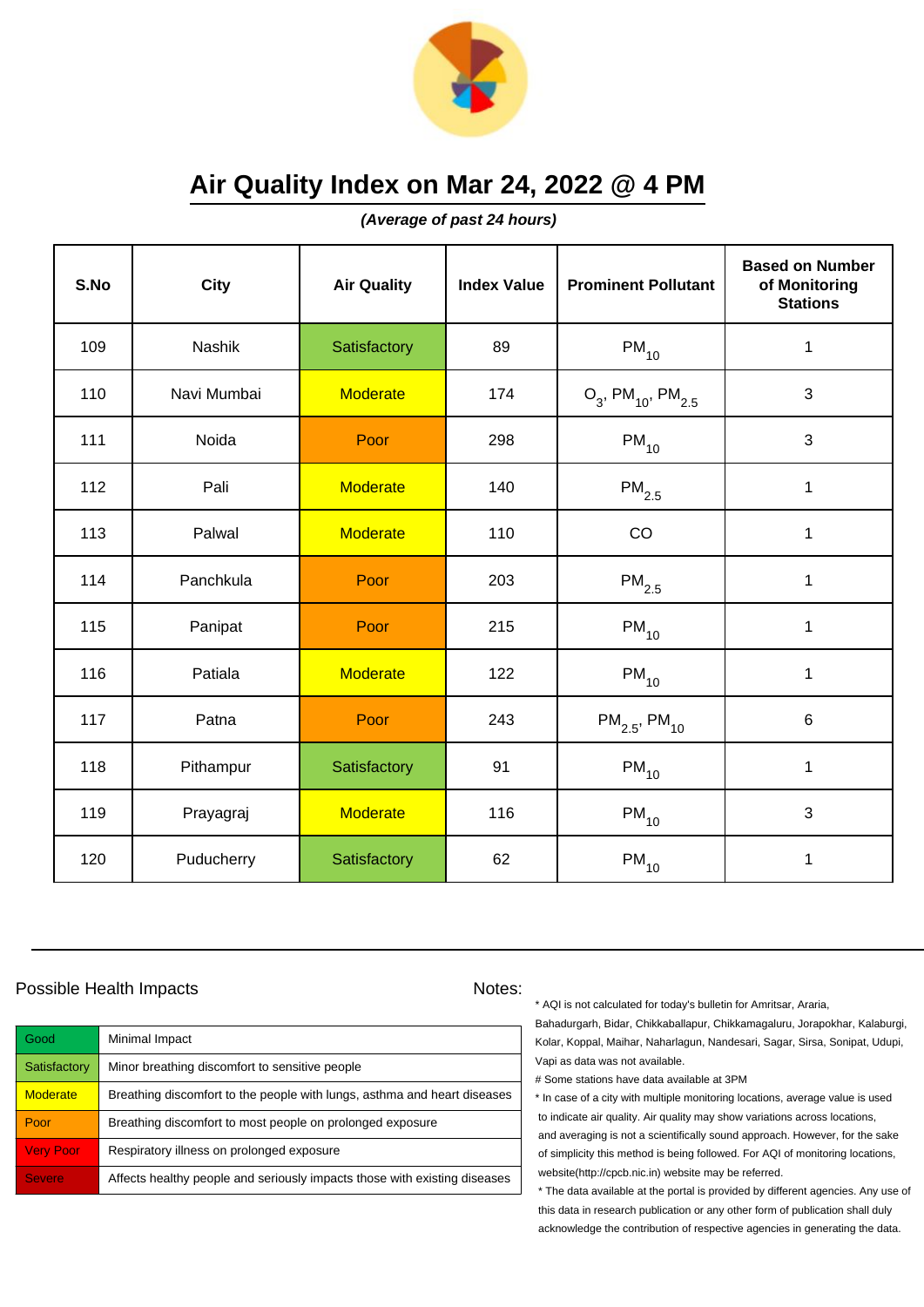

**(Average of past 24 hours)**

| S.No | <b>City</b>       | <b>Air Quality</b> | <b>Index Value</b> | <b>Prominent Pollutant</b> | <b>Based on Number</b><br>of Monitoring<br><b>Stations</b> |
|------|-------------------|--------------------|--------------------|----------------------------|------------------------------------------------------------|
| 121  | Pune              | <b>Moderate</b>    | 160                | $\mathsf{PM}_{2.5}$        | 6                                                          |
| 122  | Purnia            | Poor               | 238                | $\mathsf{PM}_{2.5}$        | $\mathbf 1$                                                |
| 123  | Raichur           | <b>Moderate</b>    | 134                | $\mathsf{PM}_{10}$         | 1                                                          |
| 124  | Rajamahendravaram | Satisfactory       | 77                 | $PM_{10}$                  | $\mathbf 1$                                                |
| 125  | Rajgir            | <b>Moderate</b>    | 155                | $\mathsf{PM}_{10}$         | $\mathbf{1}$                                               |
| 126  | Ramanagara        | <b>Moderate</b>    | 129                | $\mathsf{PM}_{10}$         | 1                                                          |
| 127  | Ratlam            | <b>Moderate</b>    | 133                | $PM_{10}$                  | $\mathbf{1}$                                               |
| 128  | Rohtak            | Poor               | 293                | $PM_{2.5}$                 | $\mathbf{1}$                                               |
| 129  | Rupnagar          | Poor               | 210                | $PM_{10}$                  | $\mathbf 1$                                                |
| 130  | Saharsa           | <b>Very Poor</b>   | 303                | $\mathsf{PM}_{10}$         | 1                                                          |
| 131  | Samastipur        | <b>Very Poor</b>   | 320                | $\mathsf{PM}_{10}$         | 1                                                          |
| 132  | Sasaram           | <b>Moderate</b>    | 159                | $O_3$                      | 1                                                          |

### Possible Health Impacts Notes:

| Good             | Minimal Impact                                                            |
|------------------|---------------------------------------------------------------------------|
| Satisfactory     | Minor breathing discomfort to sensitive people                            |
| <b>Moderate</b>  | Breathing discomfort to the people with lungs, asthma and heart diseases  |
| Poor             | Breathing discomfort to most people on prolonged exposure                 |
| <b>Very Poor</b> | Respiratory illness on prolonged exposure                                 |
| <b>Severe</b>    | Affects healthy people and seriously impacts those with existing diseases |

\* AQI is not calculated for today's bulletin for Amritsar, Araria,

Bahadurgarh, Bidar, Chikkaballapur, Chikkamagaluru, Jorapokhar, Kalaburgi, Kolar, Koppal, Maihar, Naharlagun, Nandesari, Sagar, Sirsa, Sonipat, Udupi, Vapi as data was not available.

# Some stations have data available at 3PM

\* In case of a city with multiple monitoring locations, average value is used to indicate air quality. Air quality may show variations across locations, and averaging is not a scientifically sound approach. However, for the sake of simplicity this method is being followed. For AQI of monitoring locations, website(http://cpcb.nic.in) website may be referred.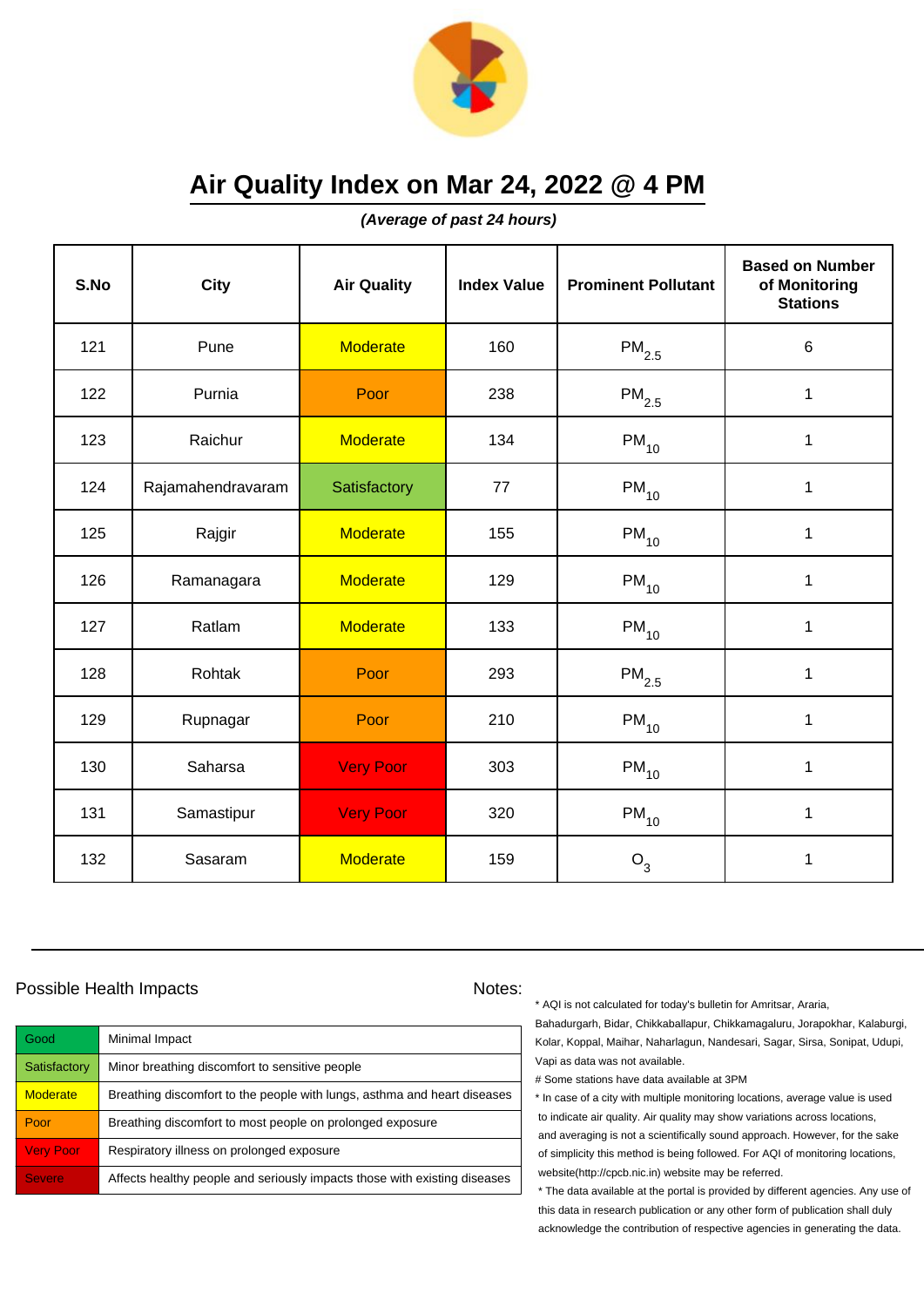

**(Average of past 24 hours)**

| S.No | <b>City</b>        | <b>Air Quality</b> | <b>Index Value</b> | <b>Prominent Pollutant</b> | <b>Based on Number</b><br>of Monitoring<br><b>Stations</b> |
|------|--------------------|--------------------|--------------------|----------------------------|------------------------------------------------------------|
| 133  | Satna              | Satisfactory       | 65                 | $\mathsf{PM}_{10}$         | $\mathbf 1$                                                |
| 134  | Shillong           | Satisfactory       | 68                 | $O_3$                      | $\mathbf 1$                                                |
| 135  | Shivamogga         | Satisfactory       | 62                 | $PM_{10}$                  | 1                                                          |
| 136  | Siliguri           | <b>Moderate</b>    | 107                | $PM_{10}$                  | 1                                                          |
| 137  | Singrauli          | <b>Very Poor</b>   | 322                | $PM_{10}$                  | $\mathbf 1$                                                |
| 138  | Siwan              | Poor               | 252                | $PM_{10}$                  | 1                                                          |
| 139  | Solapur            | <b>Moderate</b>    | 126                | $\mathsf{PM}_{2.5}$        | 1                                                          |
| 140  | Srinagar           | Good               | 24                 | $PM_{10}$                  | 1                                                          |
| 141  | Talcher            | Satisfactory       | 54                 | SO <sub>2</sub>            | $\mathbf 1$                                                |
| 142  | Thane              | <b>Very Poor</b>   | 324                | $PM_{10}$                  | 1                                                          |
| 143  | Thiruvananthapuram | Satisfactory       | 60                 | $PM_{10}$                  | $\overline{2}$                                             |
| 144  | Thoothukudi        | <b>Moderate</b>    | 107                | $\mathsf{PM}_{10}$         | 1                                                          |

### Possible Health Impacts Notes:

| Good             | Minimal Impact                                                            |
|------------------|---------------------------------------------------------------------------|
| Satisfactory     | Minor breathing discomfort to sensitive people                            |
| <b>Moderate</b>  | Breathing discomfort to the people with lungs, asthma and heart diseases  |
| Poor             | Breathing discomfort to most people on prolonged exposure                 |
| <b>Very Poor</b> | Respiratory illness on prolonged exposure                                 |
| <b>Severe</b>    | Affects healthy people and seriously impacts those with existing diseases |

\* AQI is not calculated for today's bulletin for Amritsar, Araria,

Bahadurgarh, Bidar, Chikkaballapur, Chikkamagaluru, Jorapokhar, Kalaburgi, Kolar, Koppal, Maihar, Naharlagun, Nandesari, Sagar, Sirsa, Sonipat, Udupi, Vapi as data was not available.

# Some stations have data available at 3PM

\* In case of a city with multiple monitoring locations, average value is used to indicate air quality. Air quality may show variations across locations, and averaging is not a scientifically sound approach. However, for the sake of simplicity this method is being followed. For AQI of monitoring locations, website(http://cpcb.nic.in) website may be referred.